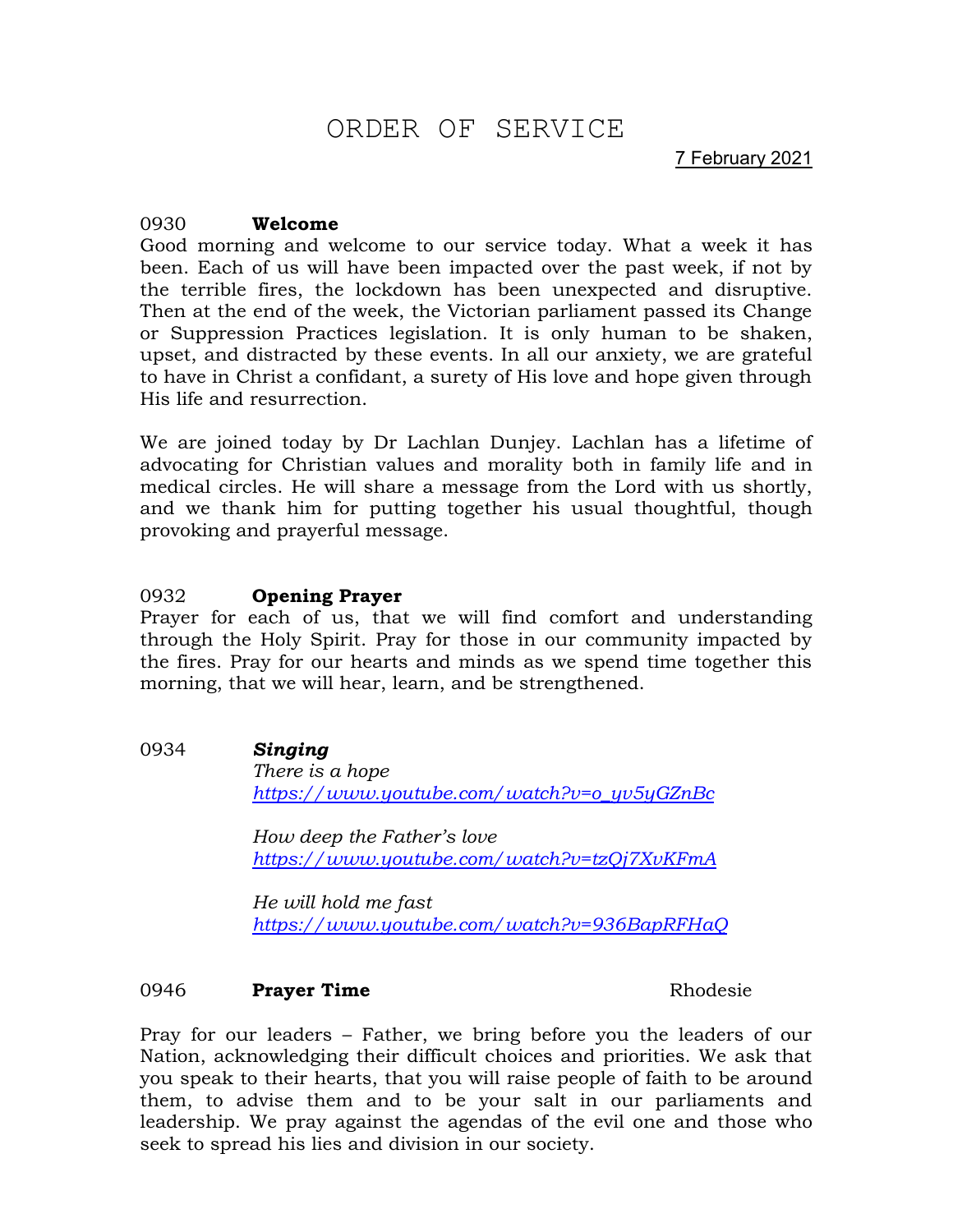Pray for our community – Father we mourn with those who have lost so much this past week. Help us to not only mourn, but to find practical and loving ways to show through our actions your love and concern for them. Help us Father to reconsider our own values, to reflect on our own love of our possessions, and to ensure we haven't collected and valued things which turn our gaze from You.

Pray for our church. Father we pray for Rob and Sue, that you will continue to bless their ministry to us, we pray you will protect them from sickness. We pray for our Council, please give them insight, wisdom and boldness. Help us as a church to seize the opportunity to show we are different, to not be daunted by worldliness, but to speak to our friends and neighbours about you.

We pray also for the families in our church, that not only will there be harmony and love, but that your values, teachings and joy will be passed on to each generation. Especially Father we pray for marriages in our church, that they will be a rue reflection of your Love for us, that we will understand the value of sacrifice and submission, which reflect your Love for us.

As we cannot meet in person, we can pause now and reflect on the wonder of Your life, death and resurrection, the lifting of the burden of our sin, and the new creation we are. These two songs give us an insight into these things.

0959 *Song: The wonder of your cross <https://www.youtube.com/watch?v=6Rr5uR5Vb8M>*

> *Oh the deep deep love of Jesus <https://www.youtube.com/watch?v=KLTu1xv2-Us>*

1016 **Message** Laughlan

1044 *Song:* 

*Wonderful Merciful Saviour <https://www.youtube.com/watch?v=72mzKbEAP5g>*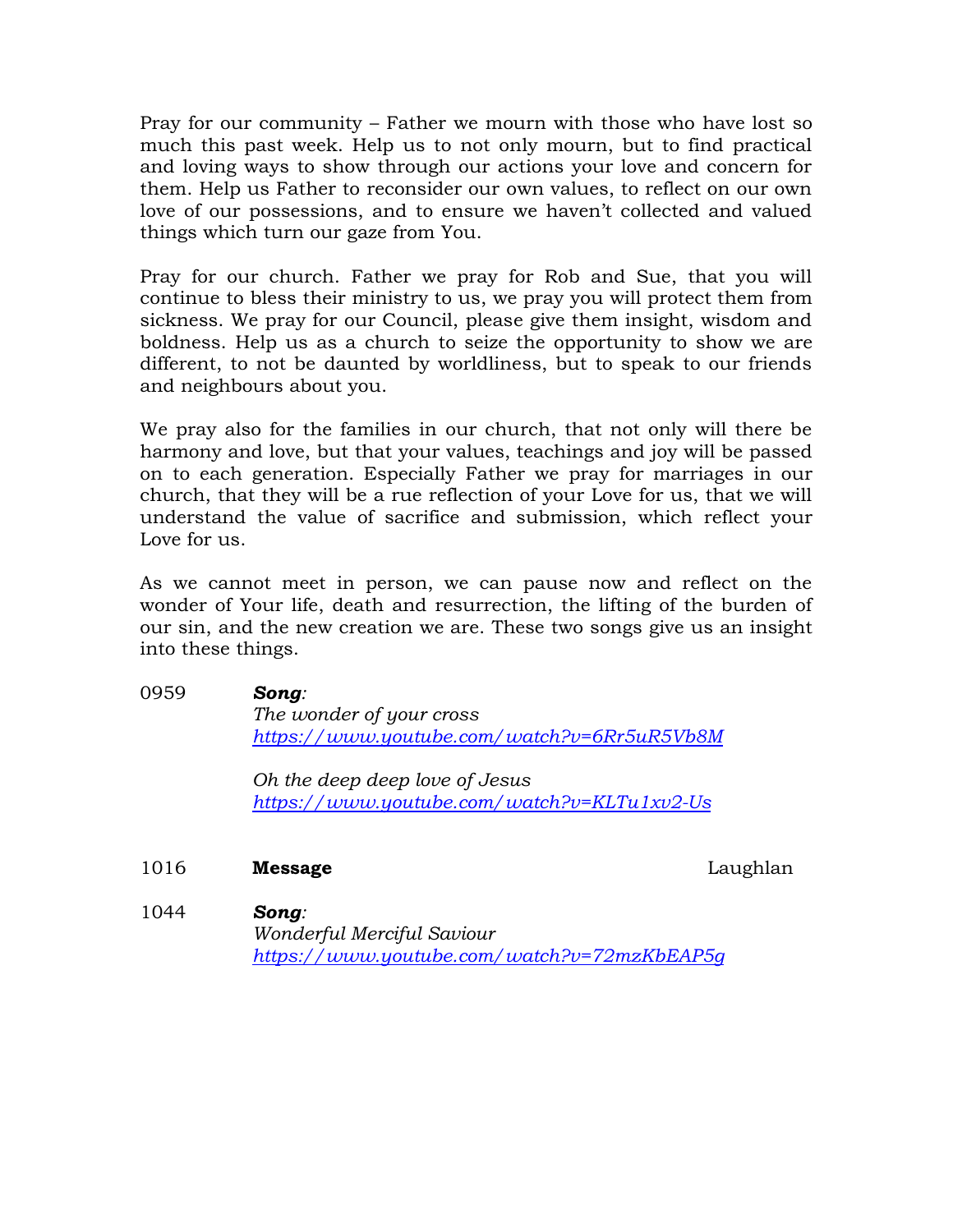**Darlington 7 Feb 2021.** (Suggested reading or readings Psalm 84 and Psalm 126.)

Good morning Darlington Church. I wish for you a good day and protection from the fires. I pray for strength for many of you as you reach out to help and strengthen others who have been impacted by fire.

Paul, in his letter to the church at Ephesus, wrote *Be very careful, then, how you live--not as unwise but as wise, making the most of every opportunity, because the days are evil.* (Eph 5:15,16)

# **How then shall we live?**

Bushfires. Homes lost. Days of uncertainty; days of confusion! A new and more virule virus on our shores courtesy of the United Kingdom. Will the vaccine really work and which ones? What do we do? How then should we live? I am aware I have used this sermon title before – the first time I think was just a few days after 9/11 twenty years ago. The title is of course borrowed from Francis Schaeffer's book of a similar title

And so, you may remember we have a mixture of emotions and attitudes for our early morning prayer meetings and many would be experiencing this strange mix at this time

Mourning for our world Grief for our nation Excitement for tomorrow Joy for today

And I want to explore these more fully and what is required of us.

You might wonder why I have separated mourning and grief. Mourning I am using conveniently for what is happening to us and our world through no particular fault of our own, for which we are not directly responsible e.g. disaster . Grief is to express for that which we are responsible – in particular the ethical and moral decline of our nation.

## **So, mourning for our world.**

So much to comprehend. International conflict, persecution, global disasters with viruses, famine, floods, and earthquake to name a few. Yes, we pray for and support individual missionaries and organisations that work there to strengthen the church and provide relief.

Persecution of God's people has reached new heights with oppressive regimes as in North Korea and China in particular, Hindu persecution of Christians in India particularly Uttar Pradesh, and Islamic attacks in Africa. We read – from Open Doors – that there were 74 countries last year where 340 million Christians were facing high to extreme levels of persecution and an average of 13 Christians killed every day.

Let those figures sink in.

This is not a war between nations, it is a war against Christians,

In Nigeria and other African countries specific targeting of Christian villages and mass killings.

And we mourn and we pray for our world. The prophet Daniel, after being confronted with a vision of what was to happen wrote "*I, Daniel, was worn out. I lay exhausted for several days. Then I got up and went about the King's business.*" (Dan 8:27). We must mourn in fellowship with our suffering brothers and sisters elsewhere but when we can do nil else then we get up and get on with the King's business – our job here.

On a lesser scale remember our friend Dr Ken Elliott in captivity probably somewhere in Mali, 5 years as from 15 January. We have reason to believe he is still alive. Aged 86.

And then, in the midst of conflicting news reports – who can you trust anyway? – is the situation in the USA. We mourn and we pray that God will still have mercy on the USofA.

So, mourning for our world and the suffering church.

And mourning in the same sense for what is happening In our own communities with the fires.

**PRAYER. The persecuted church. Dr Elliott. Fires.**

# **Grief for what is happening in and to our nation.**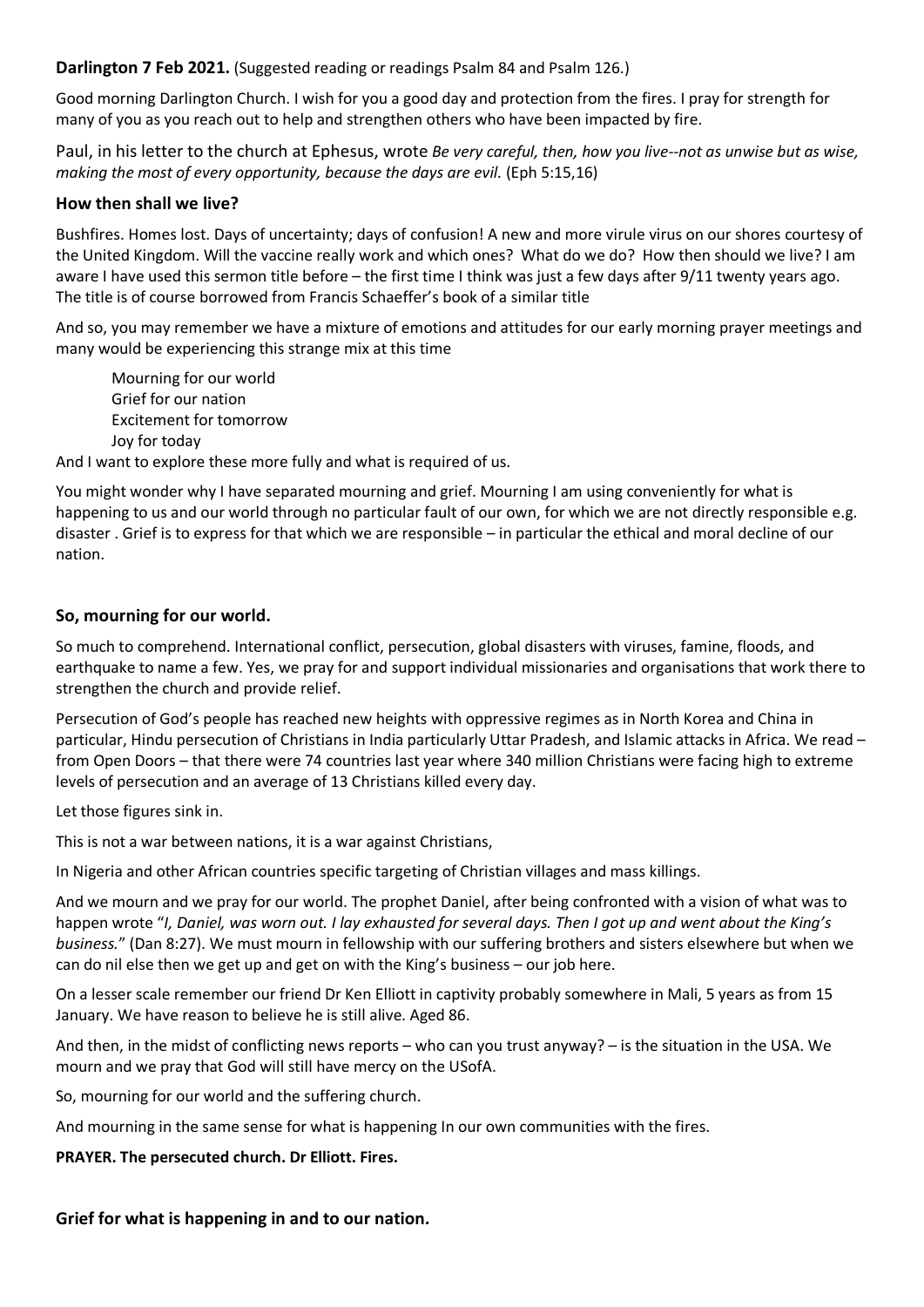Social and moral decay. We've virtually lost the euthanasia and abortion battles. You may have read my blog after we lost the euthanasia battle in WA. We did everything right with palliative care declaring there was no need for patients to die in pain and in every other way we did it right but all the logical and compelling medical arguments were brushed aside with the Premier declaring "it's the right thing to do".

We're losing the free speech battle and we are losing the belief battle. Witness the attack on 2 would-be Liberal candidates this week for what they believe.

And with the legislations banning counselling and prayer for teens wanting to change their sex and criminalising parents, counsellors and doctors with threats of 10 yrs in prison or fines in 100s of 1000s of dollars, this warfare against God and His Creation has reached a new level in Australia.

But we add to that the indoctrination of sexual and gender permissiveness through state schools through to the ridiculous such as children must not ask what sex the newborn baby is because "it hasn't decided yet".

We are becoming more and more of a society of doing – as in the time of Judges – what is right "in our own eyes", the promotion of autonomy and the promotion of pleasure *today*, with no fear or even regard of future consequences.

Think of the Tower of Babel "WE will do it OUR way". And in the time of the Judges "I did it MY way".

We are on the brink of losing freedom of speech and belief and already people are being persecuted, being passed over for employment, being excluded from universities, meeting places being closed down. Margaret Court being bullied for what she believes with venomous hate being directed at her. Margaret Court clothes herself in honour with all that she does. Her accusers and detractors clothes themselves in dishonour and hate. Pray for her. Pray also for her enemies.

Doctors are being targeted. Also pray for Dr Jereth Kok, now suspended from his GP practice for 1 yr and 5 months because of what he has written, not because of him being in any way negligent as a doctor.

## **PRAYER. We are conscious of a new level of attack against You and Your Creation and of the reality of war in the heavenlies… Dr Jereth Kok**

There is an increasing climate of fear in doctors. Prof of Paediatrics, Dr John Whitehall has written extensively recently re transgenders. He noted that 28 other paediatricians agreed with what he had written but were not prepared to put their names to it.

You may also have noticed that in the passing of the Conversion therapy law through the lower house in Victoria that not one of the Liberal MPs voted against the bill. Why? Fear.

We should be encouraging minors to seek a second, third or fourth opinion from doctors, priests, pastors and other professionals before embarking on a path that could alter their bodies irreversibly with a limited chance of improving their mental health. Yet the Victorian law will make it illegal to do anything other than pat them on the head. The issue here is not the maturity of minors, but the intellectual immaturity of adults who exploit teenage anxiety for ideological ends. Prohibited actions include "carrying out a religious practice, including but not limited to, a prayer-based practice". The prohibition applies whether or not the subject consented to the prayer-based activity. The penalty is up to 10 years' imprisonment or an enormous fine. Binary.

We have an election in 8 weeks. How do we protect our children? We have had two female candidates for Liberal being severely questioned because of their beliefs, both keen Christians, both committed to social and moral change in our country. Andrea Tokaji a brilliant lawyer, founder of the Fighting for Justice Foundation and Amanda-Sue Markham, wife of an outspoken pastor and writer.

Please put Australian Christians as [1] and then your other choices, *not* the other way around. Your vote transfers at full value to your next choice if your first choice does not get in.

And so, in humility before God, we must grieve.

#### Ezekiel 9:3-6a

3Now the glory of the God of Israel went up from above the cherubim, where it had been, and moved to the threshold of the temple. Then the LORD called to the man clothed in linen who had the writing kit at his side and said to him, "Go throughout the city of Jerusalem and put a mark on the foreheads of those who grieve and lament over all the detestable things that are done in it." As I listened, he said to the others, "Follow him through the city and kill, without showing pity or compassion. Slaughter the old men, the young men and women, the mothers and children, but do not touch anyone who has the mark. Begin at my sanctuary."

#### And so we mourn and we pray Dan 10:2,3.

At that time I, Daniel, mourned for three weeks. <sup>3</sup> I ate no choice food; no meat or wine touched my lips; and I used no lotions at all until the three weeks were over.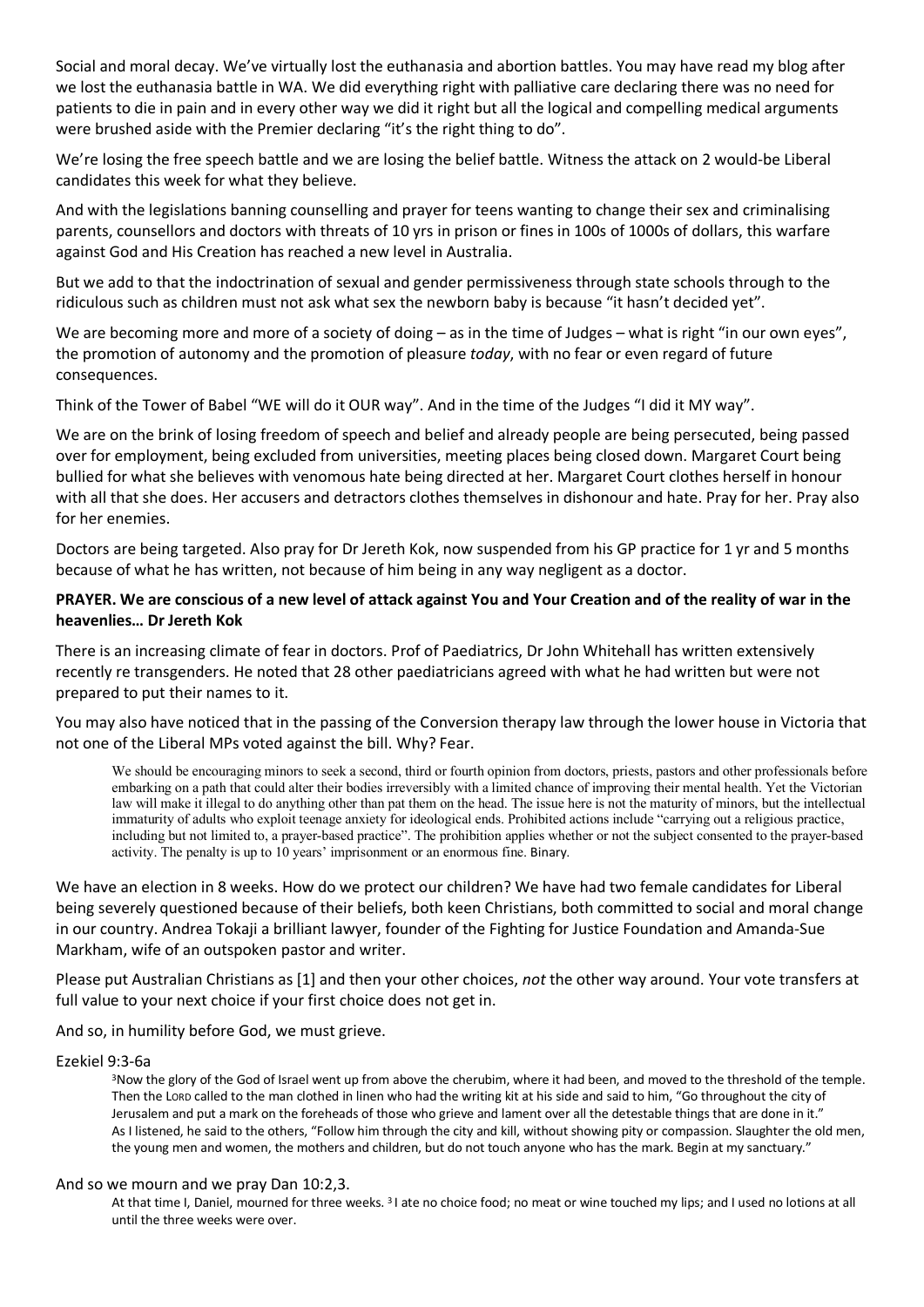Do we suffer calamity because of what we have done? Or what we have allowed? For the people of Israel in captivity in Babylon the answer was yes. For Job, the answer was no. The rain falls on the just and the unjust. But it is true that as a nation we are turning away from God and so we pray, as did Daniel

#### Daniel's prayer 9:4-19

I prayed to the LORD my God and confessed:

"Lord, the great and awesome God, who keeps his covenant of love with those who love him and keep his commandments, 5we have sinned and done wrong. We have been wicked and have rebelled; we have turned away from your commands and laws. <sup>6</sup> We have not listened to your servants the prophets, who spoke in your name to our kings, our princes and our ancestors, and to all the people of the land.

"Lord, you are righteous, but this day we are covered with shame—

"Now, our God, hear the prayers and petitions of your servant. For your sake, Lord, look with favor on your desolate sanctuary. Give ear, our God, and hear; open your eyes and see the desolation of the city that bears your Name. We do not make requests of you because we are righteous, but because of your great mercy. <sup>19</sup> Lord, listen! Lord, forgive! Lord, hear and act! For your sake, my God, do not delay, because your city and your people bear your Name." Daniel 9:4-19

#### I wrote three years ago

This framework of our feelings – this attitude (of grief) – should underlie all that we do and speak. It should make us passionate in our telling others of the Good News that Jesus Christ forgives, heals and restores.

It should inform and set the context of our meeting together, in our services – even the songs we sing – to be desperate in learning and memorising the Bible, teaching and encouraging each other and the next generation, telling the story, telling the great story to our children and grandchildren – telling the story of how He rescued us.

It should govern our time and how we spend it. There may be activities and pleasures that we will no longer want to waste time on. There may be an extended holiday that just seems less important when we realise that which is really important.

And so we move, somewhat strangely to our third attitude

## **Excitement for tomorrow.**

I am reminded of the old hymn

God holds the key to all unknown and I am glad If other hands should hold the key or if He trusted it to me I might be sad.

We have certain responsibilities as his children. We must prepare for persecution. We must be a Voice for righteousness as have many others in history and as much as possible ensure a safe place for our children and when that is no longer possible to have prepared our children and our society for that time.

This is serious. This is the most serious task that I can lay upon you.

How do we prepare personally? We place our relationship with our Lord and Master above everything else. As above it should govern our time and how we spend it. We place a high priority on prayer and including intercessory prayer. We read and learn the scriptures. We recite them as we walk along the road and when we are driving. We sing and remember the words. We build a STOREHOUSE of scripture and songs in our mind.

We replace tapes in our mind that are unwelcome or unwholesome with good tapes. There are some replaying thoughts and tracks that are difficult or even impossible to fight against as part of ruminating thought processes particularly when depressed and the better mental strategy is to change the tape. Take it out and put in a praise tape utilising the music that is in our brain, so, SING A SONG even if its just Jesus loves me.

I was explaining this to one of my patients one day and he said REPLANT and I said yes, not being really sure of any difference. And he explained: "whatsoever things are…

**R**ight **E**xcellent **P**ure **L**ovely **A**dmirable **N**oble **T**rue …think on these things"

And it's all there in Philippians 4!! It can be applied to our thoughts or specifically of the attributes of God that are right, excellent etc so that we can praise Him effectively (even when we don't feel like it). <http://www.chooselifeaustralia.org.au/life/replant/>

And so, excitement? Yes, because He does hold the future. Even in the sense of "I wonder how God in going to work this one out?" One day the words of Isaiah 65:25 will be fulfilled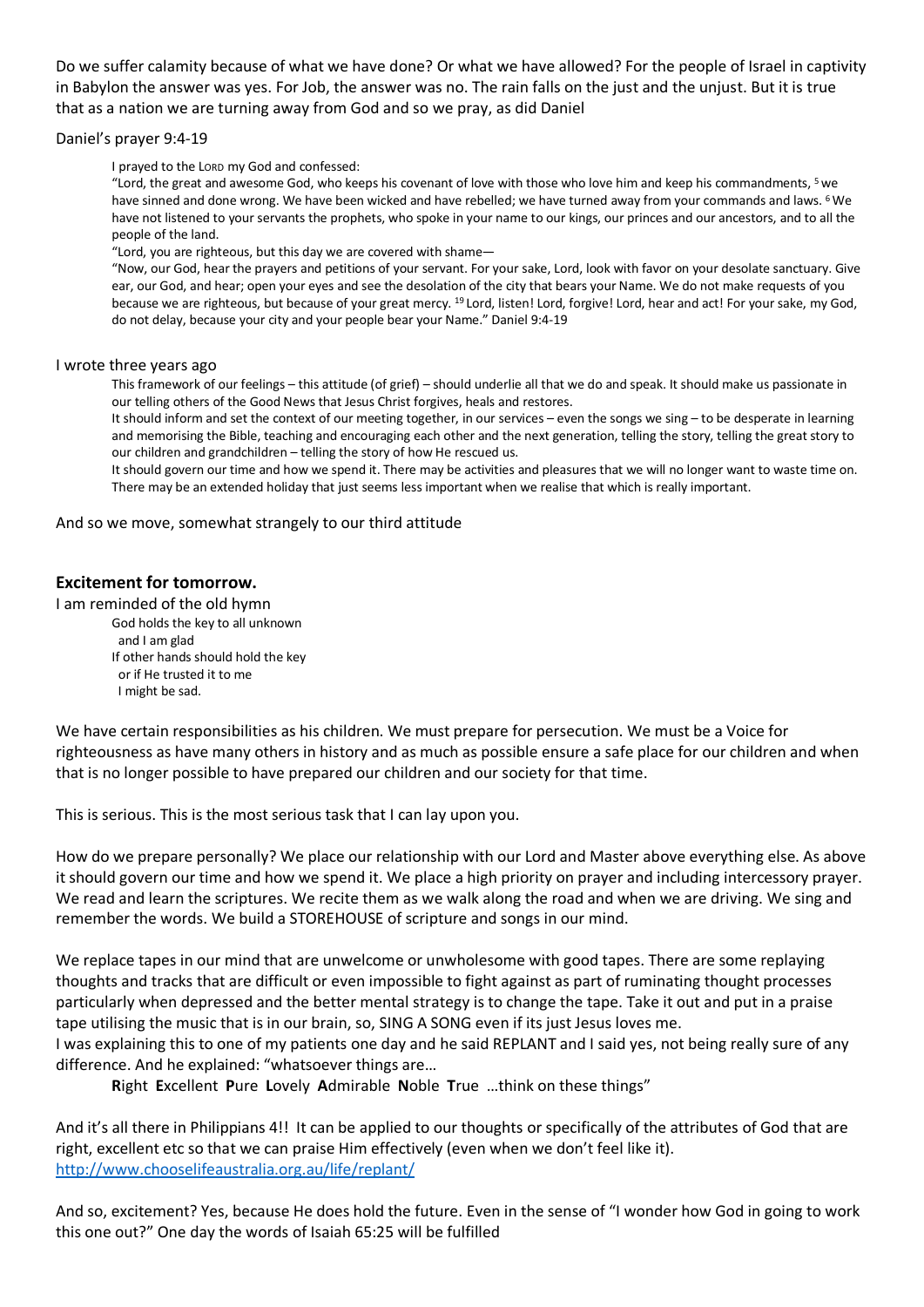*"The wolf and the lamb will feed together, and the lion will eat straw like the ox, but dust will be the serpent's food. They will neither harm nor destroy on all my holy mountain" says the LORD.*  God will hold us and keep us in all circumstances. One day, He will come again in victory and put all things right.

#### **Joy for today.**

Yes.

Joy is sometimes "accidental" in that it just happens. Give glory to God. Sometimes it just must be deliberate – an attitude of mind that pervades our thinking as we go through the day. As Paul writes in Philippians 4:4 "Always be full of joy in the Lord. I say it again – rejoice!"

We learn to rejoice and to have joy in spite of circumstances.

There may be times when grief is overwhelming and joy seems far away, but joy *does* "come in the morning" as it says in Psalm 30:5, the context being that the psalmist acknowledges that God is God

"weeping may endure for a night, but joy comes in the morning".

And Psalm 84:6

"when they walk through the valley of weeping it will become a place of springs where pools of blessing and refreshment collect after rains"

And Psalm 126:5,6

Those who sow with tears will reap with songs of joy. Those who go out weeping, carrying seed to sow, will return with songs of joy, carrying sheaves with them.

If there are continuing bad circumstances, current or continuing grief then joy becomes even more an attitude as expressed in Psalm 84:10 "I would rather be a doorkeeper in the temple of my God than live the good life in the homes of the wicked". And my transliteration of that is

> JOY I'd rather be here with You my Lord and my God in the valley than anywhere else without You

But also remember the connection between suffering and glory as Paul expressed so well

"For our light and momentary troubles are *achieving* for us an eternal glory that far outweighs them all". 2 Cor 4:17

Note the connection. The troubles *achieve* the glory. How does the glory come? Through the troubles. These truths are so deep but so true.

I pray for you that these feelings in times of deep trouble may co-exist with a sense of anticipation and excitement for the future and joy for today.

---------------------------------------------------